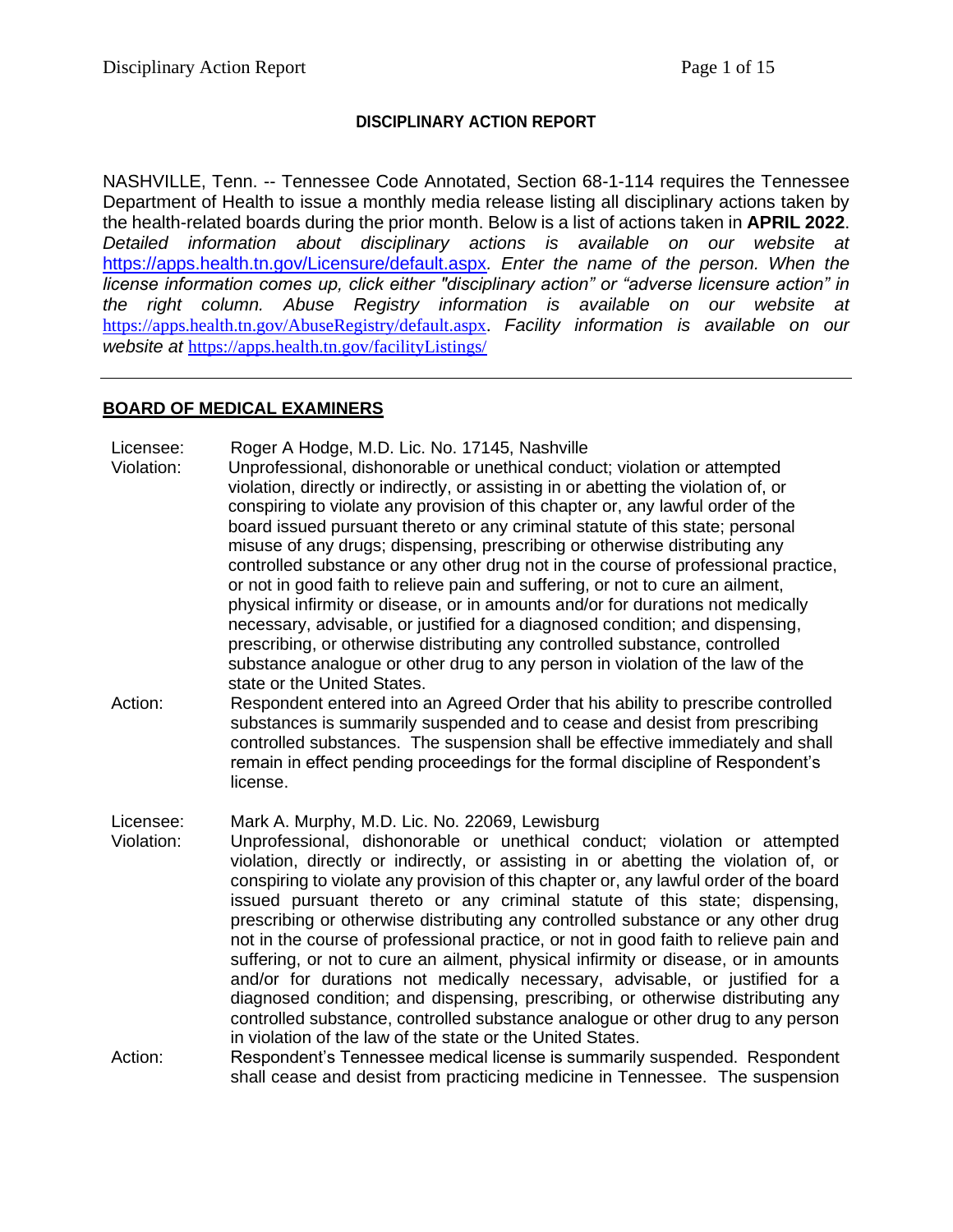shall be effective immediately and shall remain in effect pending proceedings for the formal discipline of Respondent's license.

Licensee: David G. Newman, M.D. Lic. No. 20094, Maryville Violation: Conviction of a state of federal offense that involves a controlled substance violation or sexual offense. Action: License revoked Licensee: Farhaad Riyaz, M.D. Lic. No. 62244, McLean, VA Violation: Medical license suspended in another state. If a license granted to a physician by a member board of the Interstate Medical Licensure Compact is suspended, then any license issued to the physician by any other member board shall be suspended, automatically and immediately without further action necessary by the other member board for ninety (90) days upon entry of the order by the disciplining board, to permit the member board to investigate the basis for the action under the Medical Practice Act of the state. Action: License suspended

# **BOARD OF EMERGENCY MEDICAL SERVICES**

Licensee: Barney J. Bates, E.M.S. Lic. No. 16244, Jacksboro

- Violation: Violation or attempted violation or assisting in or abetting the violation of or conspiring to violate any of any provision, rule or regulation of the board; abandoning or neglecting a patient requiring emergency care, following assumption of duty; performing or attempting emergency care techniques or procedures without proper permission, license certification, training, medical direction, or otherwise engaging in unethical practices or conduct; failing to take appropriate action in safeguarding the patient from incompetent health care practices of emergency medical services personnel
- Action: License placed on probation for two (2) years; must complete a mental and physical evaluation within three (3) months; must complete a Paramedic Refresher Course within one (1) year; must complete a four (4) hour Ethics Course within one (1) year
- Licensee: Rodney Dale Cravens, E.M.S. Lic. No. 40130, Jamestown Violation: Violation or attempted violation or assisting in or abetting the violation of or conspiring to violate any of any provision, rule or regulation of the board; abandoning or neglecting a patient requiring emergency care, following assumption of duty; performing or attempting emergency care techniques or procedures without proper permission, license certification, training, medical direction, or otherwise engaging in unethical practices or conduct; gross health care liability or negligence, or a pattern of continued or repeated health care liability, ignorance, negligence, or incompetence in the provision of emergency care; failing to take appropriate action in safeguarding the patient from incompetent health care practices of emergency medical services personnel.
- Action: License placed on probation for one (1) year; Respondent is subject to ongoing CQI supervision on all advance airway techniques for one (1) year. Quarterly reports of CQI supervision must be made to the EMS Division.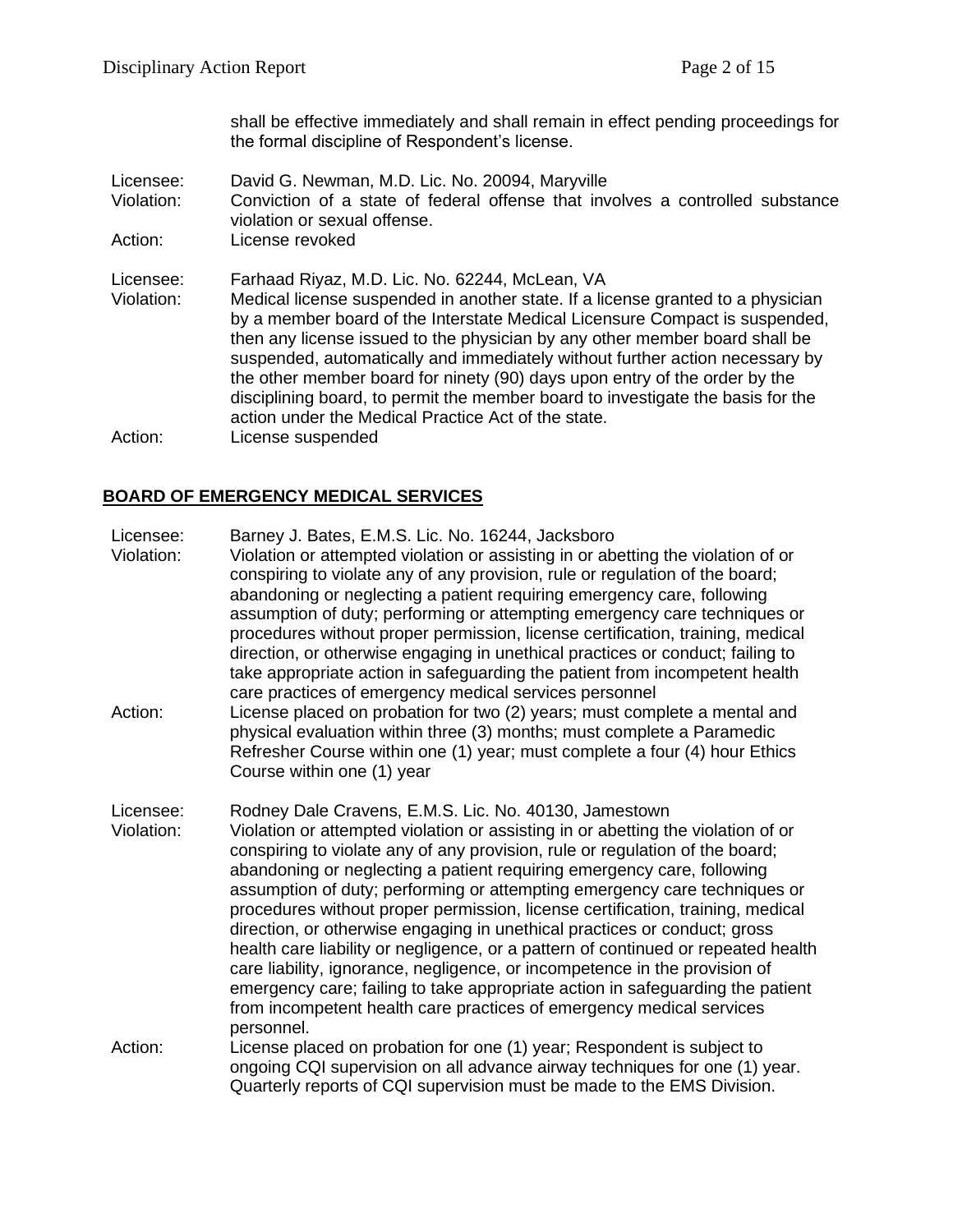Licensee: Darlene Ruth Wangler, E.M.S. Lic. No. 22028, Jamestown

- Violation: Violation or attempted violation or assisting in or abetting the violation of or conspiring to violate any of any provision, rule or regulation of the board; abandoning or neglecting a patient requiring emergency care, following assumption of duty; performing or attempting emergency care techniques or procedures without proper permission, license certification, training, medical direction, or otherwise engaging in unethical practices or conduct; gross health care liability or negligence, or a pattern of continued or repeated health care liability, ignorance, negligence, or incompetence in the provision of emergency care; failing to take appropriate action in safeguarding the patient from incompetent health care practices of emergency medical services personnel.
- Action: License placed on probation for one (1) year; Respondent is subject to ongoing CQI supervision on all advance airway techniques for one (1) year. Quarterly reports of CQI supervision must be made to the EMS Division

# **BOARD OF DENTISTRY**

| Licensee:<br>Violation:            | Tonya Lyons Anderson, D.D.S. Lic. No. 6961, Germantown<br>Unprofessional or dishonorable conduct; Respondent's dental record for<br>patient did not include x-rays that demonstrate that root canal was necessary                                                                                                                                                            |
|------------------------------------|------------------------------------------------------------------------------------------------------------------------------------------------------------------------------------------------------------------------------------------------------------------------------------------------------------------------------------------------------------------------------|
| Action:                            | License reprimanded; must provide ten (10) continuing education hours on<br>the subject of medical record keeping; assessed civil penalty of five hundred<br>dollars (\$500), plus costs not to exceed two thousand dollars (\$2,000)                                                                                                                                        |
| Licensee:<br>Violation:<br>Action: | Damien Francis Armstrong, D.D.S. Lic. No. 9573, Chattanooga<br>Failed to properly maintain sufficient continuing education credits<br>Agreed Citation; must provide proof of two (2) continuing education hours on<br>the subject of controlled substance prescribing for the 2019-2020 audit cycle;<br>assessed civil penalty of one thousand two hundred dollars (\$1,200) |
| Licensee:<br>Violation:<br>Action: | Damien Francis Armstrong, D.D.S. Lic. No. 9573, Chattanooga<br>Failed to provide sufficient continuing education credit of ACLS certification for<br>the 2017-2018 audit cycle<br>License placed on probation for a period of one (1) year; assessed civil<br>penalty of eight hundred dollars (\$800), plus costs not to exceed three<br>thousand dollars (\$3,000)         |
| Licensee:<br>Violation:<br>Action: | Summer Nicole Beard, D.A. Lic. No. 23097, McEwen<br>Failed to properly maintain sufficient continuing education credits<br>Agreed Citation; must provide proof of five (5) continuing education hours and<br>proof of current CPR certification for the 2019-2020 audit cycle; assessed civil<br>penalty of one hundred fifty dollars (\$150)                                |
| Licensee:<br>Violation:<br>Action: | Heather Genell Beeler, D.A. Lic. No. 24986, Powell<br>Failed to properly maintain sufficient continuing education credits<br>Agreed Citation; must provide proof of ten (10) continuing education hours for<br>the 2019-2020 audit cycle; assessed civil penalty of one hundred fifty dollars<br>(\$150)                                                                     |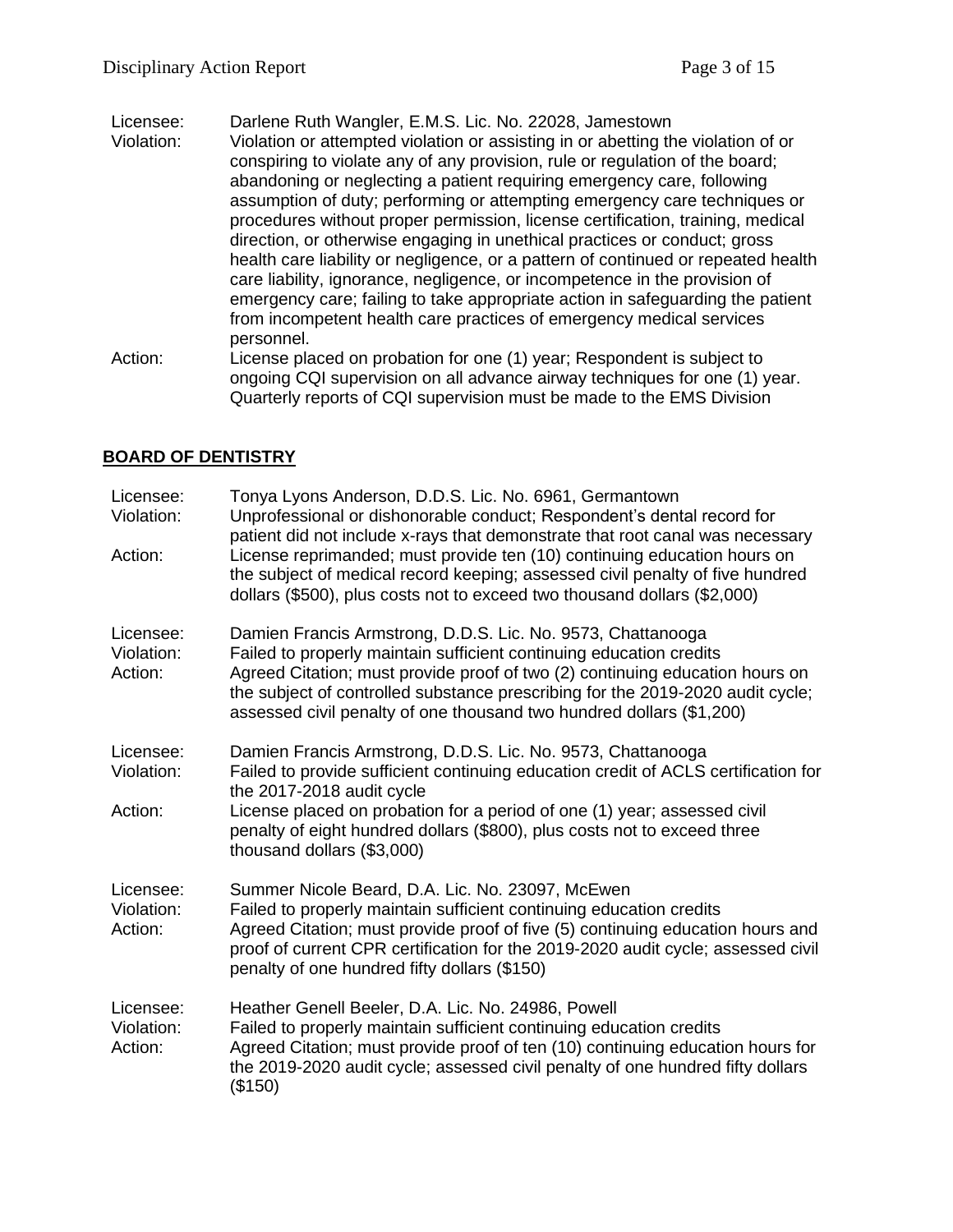| Licensee:<br>Violation:<br>Action: | Christian C. Bennerman, D.D.S., Lic. No. 8190, Nashville<br>Failed to properly maintain sufficient continuing education credits<br>License reprimanded; must provide proof of two (2) continuing education<br>hours to maintain a general anesthesia/deep sedation permit he was deficient<br>for the 2019-2020 audit cycle; assessed civil penalty of two hundred dollars<br>(\$200), plus costs not to exceed two thousand dollars (\$2,000) |
|------------------------------------|------------------------------------------------------------------------------------------------------------------------------------------------------------------------------------------------------------------------------------------------------------------------------------------------------------------------------------------------------------------------------------------------------------------------------------------------|
| Licensee:<br>Violation:<br>Action: | Sheila Louise Boyd, D.A. Lic. No. 10266, Fayetteville<br>Failed to properly maintain sufficient continuing education credits<br>Agreed Citation; must provide proof of current CPR certification for the 2019-<br>2020 audit cycle; assessed civil penalty of one hundred fifty dollars (\$150)                                                                                                                                                |
| Licensee:<br>Violation:<br>Action: | Amanda Lea Brown, D.A. Lic. No. 9586, Abingdon, VA<br>Failed to properly maintain sufficient continuing education credits<br>Agreed Citation; must provide proof of one (1) continuing education hour on<br>the subject of chemical dependency for the 2019-2020 audit cycle; assessed<br>civil penalty of one hundred fifty dollars (\$150)                                                                                                   |
| Licensee:<br>Violation:<br>Action: | Keisha Renee Buchanan, D.A. Lic. No. 11674, Jacksboro<br>Failed to properly maintain sufficient continuing education credits<br>Agreed Citation; must provide proof of three quarters (.75) of a continuing<br>education hour for the 2019-2020 audit cycle; assessed civil penalty of one<br>hundred fifty dollars (\$150)                                                                                                                    |
| Licensee:<br>Violation:<br>Action: | Ke'isha Bunion, D.A. Lic. No. 24015, Chattanooga<br>Failed to properly maintain sufficient continuing education credits<br>Agreed Citation; must provide proof of current CPR certification for the 2019-<br>2020 audit cycle; assessed civil penalty of one hundred fifty dollars (\$150)                                                                                                                                                     |
| Licensee:<br>Violation:<br>Action: | Jason L. Cabler, D.D.S. Lic. No. 6982, Nashville<br>Failure to timely renew license and practiced dentistry on a lapsed license<br>Agreed Citation; assessed civil penalty of one hundred dollars (\$100)                                                                                                                                                                                                                                      |
| Licensee:<br>Violation:<br>Action: | Elizabeth Ann Cartwright, D.A. Lic. No. 17093, Ashland City<br>Failed to properly maintain sufficient continuing education credits<br>Agreed Citation; must provide proof of 1 continuing education hour on the<br>subject of chemical dependency for the 2019-2020 audit cycle; assessed civil<br>penalty of one hundred fifty dollars (\$150)                                                                                                |
| Licensee:<br>Violation:<br>Action: | Jan T. Cartwright, D.A. Lic. No. 13, Chattanooga<br>Failed to properly maintain sufficient continuing education credits<br>Agreed Citation; must provide proof of twenty-one (21) continuing education<br>hours, with one (1) hour on the subject of chemical dependency for the 2019-<br>2020 audit cycle; assessed civil penalty of one hundred fifty dollars (\$150)                                                                        |
| Licensee:<br>Violation:<br>Action: | Tabetha Sky Childress, R.D.H. Lic. No. 7830, Chapel Hill<br>Failed to properly maintain sufficient continuing education credits<br>Agreed Citation; must provide proof of three (3) continuing education hours for<br>the 2019-2020 audit cycle; assessed civil penalty of three hundred dollars<br>(three hundred dollars (\$300))                                                                                                            |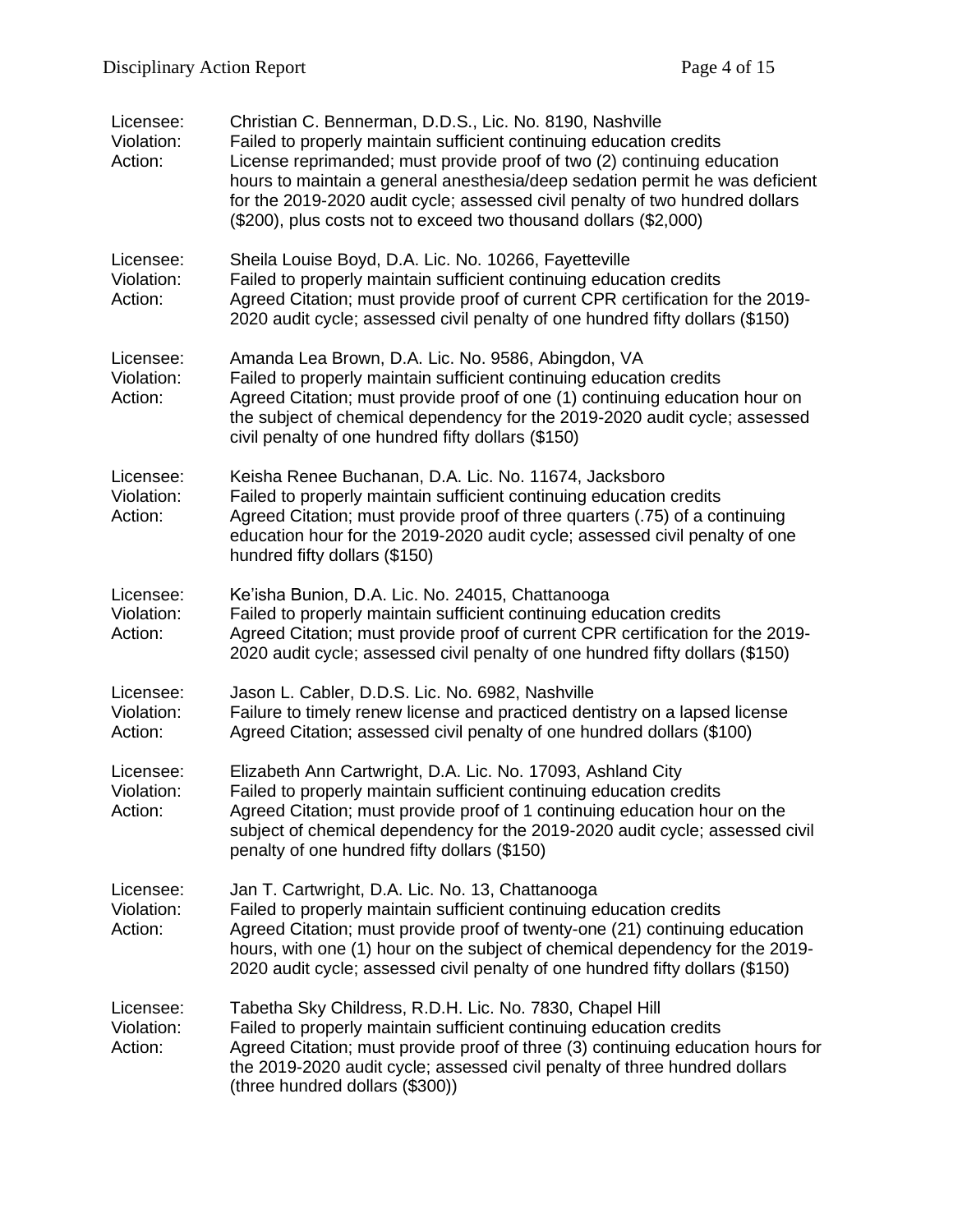| Licensee:<br>Violation:<br>Action: | Andrea Marie Clegg, D.D.S. Lic. No. 9758, Franklin<br>Failed to properly maintain sufficient continuing education credits<br>Agreed Citation; must provide proof of two (2) continuing education hours on<br>the subject of controlled substance prescribing for the 2019-2020 audit cycle;<br>assessed civil penalty of six hundred dollars (\$600)                                                                                         |
|------------------------------------|----------------------------------------------------------------------------------------------------------------------------------------------------------------------------------------------------------------------------------------------------------------------------------------------------------------------------------------------------------------------------------------------------------------------------------------------|
| Licensee:<br>Violation:<br>Action: | Abreea Daylin Cooley, D.A. Lic. No. 22193, Hixson<br>Failed to properly maintain sufficient continuing education credits<br>Agreed Citation; must provide proof of five and one-half (5.5) continuing<br>education hours, with 2 hours on the subject of chemical dependency for the<br>2017-2018 audit cycle; assessed civil penalty of one hundred fifty dollars<br>(\$150)                                                                |
| Licensee:<br>Violation:<br>Action: | Pattie Morgan Covington, D.A. Lic. No. 5273, Gallatin<br>Failed to properly maintain sufficient continuing education credits<br>Agreed Citation; must provide proof of two (2) continuing education hours for<br>the 2019-2020 audit cycle; assessed civil penalty of one hundred fifty dollars<br>(\$150)                                                                                                                                   |
| Licensee:<br>Violation:<br>Action: | Steven R. Daniel, D.D.S. Lic. No. 3889, Murfreesboro<br>Failed to properly maintain sufficient continuing education credits<br>License reprimanded; must provide proof of four (4) continuing education<br>hours to maintain a comprehensive sedation permit he was deficient for the<br>2019-2020 audit cycle; assessed civil penalty of four hundred dollars (\$400),<br>plus costs not to exceed one thousand dollars (\$1,000)           |
| Licensee:<br>Violation:<br>Action: | Didi Ann Dedmon, R.D.H. Lic. No. 5380, Smyrna<br>Failed to properly maintain sufficient continuing education credits<br>Agreed Citation; must provide proof of twenty-six (26) continuing education<br>hours, with two (2) hours on the subject of chemical dependency and provide<br>proof of current CPR certification for the 2017-2018 audit cycle; assessed civil<br>penalty of six hundred dollars (\$600)                             |
| Licensee:<br>Violation:<br>Action: | Garret Layne Faulkner, R.D.H. Lic. No. 9429, Spring Hill<br>Failed to properly maintain sufficient continuing education credits<br>Agreed Citation; must provide proof of seven (7) continuing education hours<br>and provide proof of current CPR certification for the 2019-2020 audit cycle;<br>assessed civil penalty of three hundred dollars (three hundred dollars (\$300))                                                           |
| Licensee:<br>Violation:<br>Action: | Ellie Mae Gedda, R.D.H. Lic. No. 9118, Dickson<br>Failed to properly maintain sufficient continuing education credits<br>Agreed Citation; must provide proof of current CPR certification for the 2019-<br>2020 audit cycle; assessed civil penalty of three hundred dollars (three<br>hundred dollars (\$300))                                                                                                                              |
| Licensee:<br>Violation:<br>Action: | Nicholas Oscar Gerard, D.M.D. Lic. No. 8889, Cordova<br>Failed to properly maintain sufficient continuing education credits<br>License reprimanded; must provide proof of four (4) continuing education<br>hours to maintain a general anesthesia/deep sedation permit he was deficient<br>for the 2017-2018 audit cycle; assessed civil penalty of four hundred dollars<br>(\$400), plus costs not to exceed one thousand dollars (\$1,000) |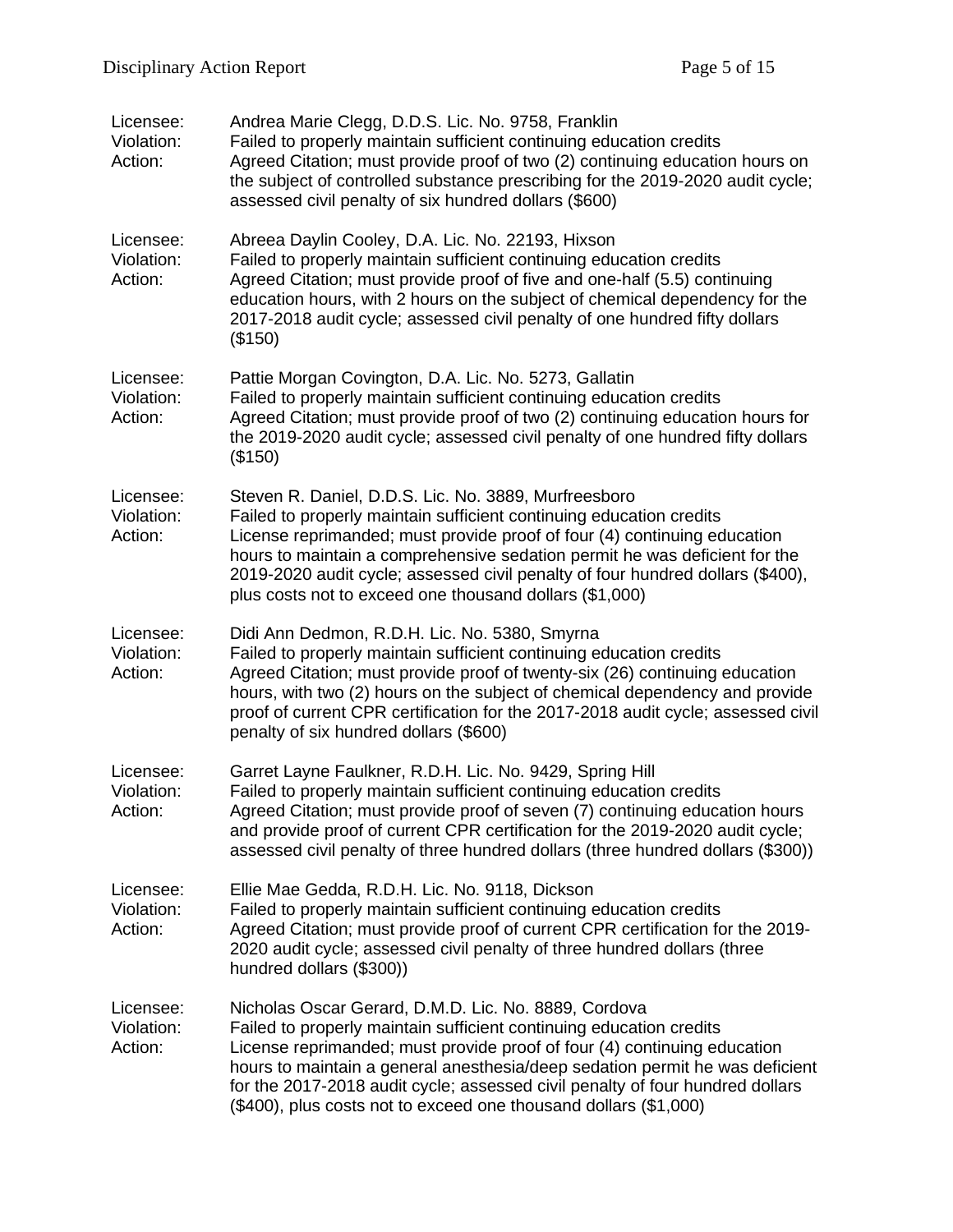| Licensee:<br>Violation:<br>Action: | Maria Carolina Godinez, D.A. Lic. No. 22256, Gallatin<br>Failed to properly maintain sufficient continuing education credits<br>Agreed Citation; must provide proof of 20 continuing education hours, with<br>two (2) hours on the subject of chemical dependency and provide proof of<br>current CPR certification for the 2019-2020 audit cycle; assessed civil penalty<br>of one hundred fifty dollars (\$150)                                                                                  |  |
|------------------------------------|----------------------------------------------------------------------------------------------------------------------------------------------------------------------------------------------------------------------------------------------------------------------------------------------------------------------------------------------------------------------------------------------------------------------------------------------------------------------------------------------------|--|
| Licensee:<br>Violation:<br>Action: | Sheldon M. Graves, D.D.S. Lic. No. 4417, Memphis<br>Failed to properly maintain sufficient continuing education credits<br>Agreed Citation; must provide proof of sixteen (16) continuing education hours<br>for the 2019-2020 audit cycle; assessed civil penalty of one thousand two<br>hundred dollars (\$1,200)                                                                                                                                                                                |  |
| Licensee:<br>Violation:<br>Action: | Garry L. Grimes, D.D.S. Lic. No. 4153, Paris<br>Failed to properly maintain sufficient continuing education credits<br>Agreed Citation; must provide proof of current CPR certification for the 2020<br>audit cycle; assessed civil penalty of six hundred dollars (\$600)                                                                                                                                                                                                                         |  |
| Licensee:<br>Violation:<br>Action: | Brianna Faythe Guyear, D.A. Lic. No. 19717, Whitwell<br>Failed to properly maintain sufficient continuing education credits<br>Agreed Citation; must provide proof of two (2) continuing education hours on<br>the subject of chemical dependency for the 2019-2020 audit cycle; assessed<br>civil penalty of one hundred fifty dollars (\$150)                                                                                                                                                    |  |
| Licensee:<br>Violation:<br>Action: | Mark A. Harper, D.D.S. Lic. No. 3510, Trenton<br>Failed to provide sufficient continuing education credit of ACLS certification for<br>the 2017-2018 audit cycle<br>License reprimanded; assessed civil penalty of eight hundred dollars (\$800),<br>plus costs not to exceed two thousand dollars (\$2,000)                                                                                                                                                                                       |  |
| Licensee:<br>Violation:<br>Action: | Lauren Morgan Harvey, R.D.H. Lic. No. 8360, Clarksville<br>Failed to properly maintain sufficient continuing education credits<br>Agreed Citation; must provide proof of two (2) continuing education hours on<br>the subject of chemical dependency for the 2019-2020 audit cycle; assessed<br>civil penalty of three hundred dollars (three hundred dollars (\$300))                                                                                                                             |  |
| Licensee:<br>Violation:<br>Action: | Leslie Elizabeth Hickman, D.A. Lic. No. 10887, Cleveland<br>Failed to properly maintain sufficient continuing education credits<br>License reprimanded; must provide proof of twenty-four (24) continuing<br>education hours, with two (2) hours on the subject of chemical dependency<br>and provide proof of current CPR certification for the 2017-2018 audit cycle;<br>assessed civil penalty of one hundred fifty dollars (\$150), plus costs not to<br>exceed one thousand dollars (\$1,000) |  |
| Licensee:<br>Violation:<br>Action: | Nicole K. Hyder, R.D.H. Lic. No. 6259, Crossville<br>Failed to properly maintain sufficient continuing education credits<br>Agreed Citation; must provide proof of 26 continuing education hours, with<br>one (1) hour on the subject of chemical dependency and provide proof of<br>current CPR certification for the 2017-2018 audit cycle; assessed civil penalty<br>of three hundred dollars (three hundred dollars (\$300))                                                                   |  |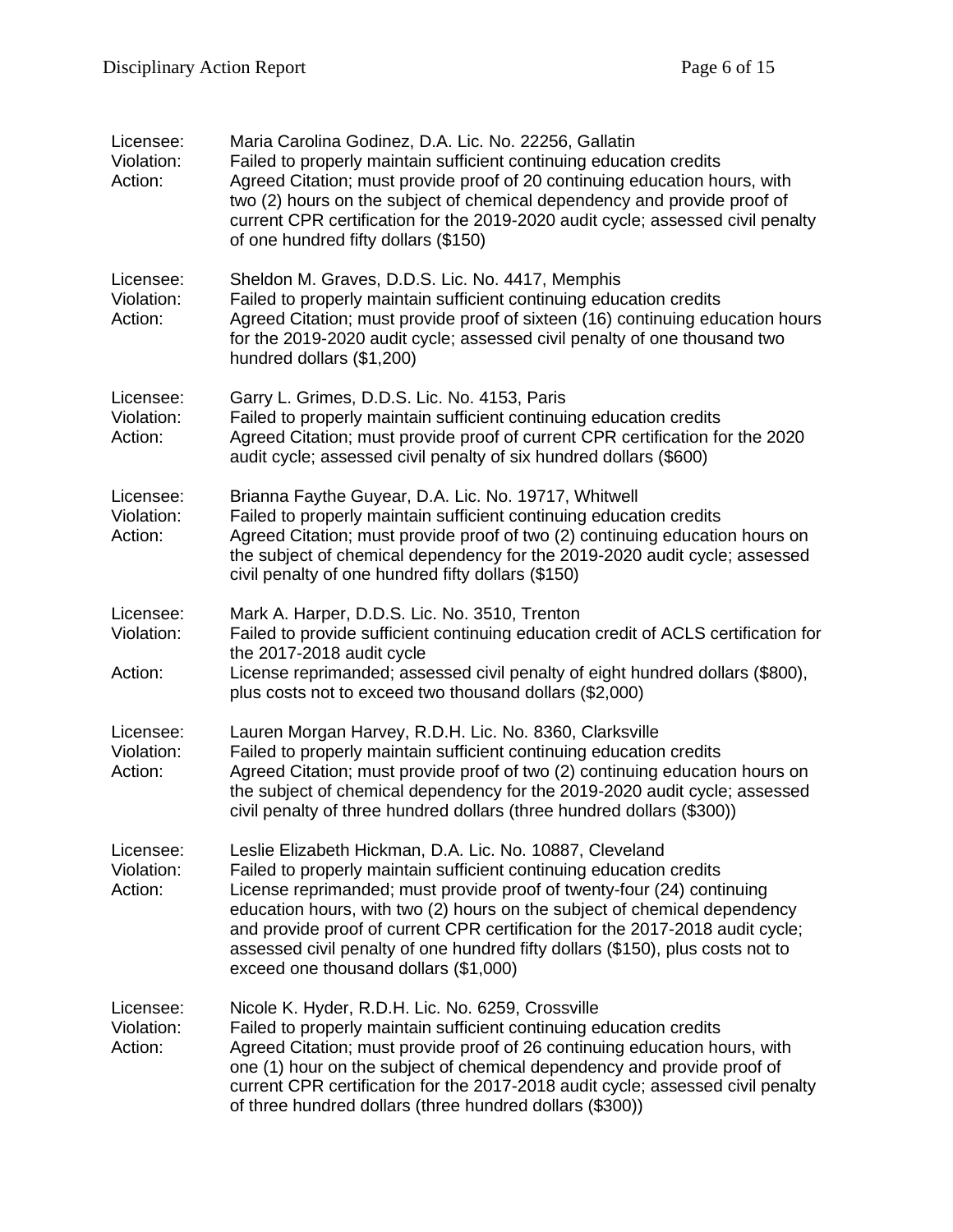| Licensee:<br>Violation:<br>Action: | Kimberlee Renee Jackson, R.D.H. Lic. No. 5521, Memphis<br>Failed to properly maintain sufficient continuing education credits<br>Agreed Citation; must provide proof of four (4) continuing education hours for<br>the 2019-2020 audit cycle; assessed civil penalty of three hundred dollars<br>(three hundred dollars (\$300))                                                                                                  |
|------------------------------------|-----------------------------------------------------------------------------------------------------------------------------------------------------------------------------------------------------------------------------------------------------------------------------------------------------------------------------------------------------------------------------------------------------------------------------------|
| Licensee:<br>Violation:<br>Action: | Lauren Jackson, D.A. Lic. No. 23693, Olive Branch, MS<br>Failed to properly maintain sufficient continuing education credits<br>Agreed Citation; must provide proof 2 hours on the subject of chemical<br>dependency and provide proof of current CPR certification for the 2019-2020<br>audit cycle; assessed civil penalty of one hundred fifty dollars (\$150)                                                                 |
| Licensee:<br>Violation:<br>Action: | Bianca Antoinette Jarrett, D.A. Lic. No. 14414, Antioch<br>Failed to properly maintain sufficient continuing education credits<br>Agreed Citation; must provide proof of current CPR certification for the 2019-<br>2020 audit cycle; assessed civil penalty of one hundred fifty dollars (\$150)                                                                                                                                 |
| Licensee:<br>Violation:<br>Action: | Kayla Alisha Jenkins, D.A. Lic. No. 18569, Soddy Daisy<br>Failed to properly maintain sufficient continuing education credits<br>Agreed Citation; must provide proof of current CPR certification for the 2017-<br>2018 audit cycle; assessed civil penalty of one hundred fifty dollars (\$150)                                                                                                                                  |
| Licensee:<br>Violation:<br>Action: | Alfred G. Jones, D.A. Lic. No. 6864, Memphis<br>Failed to properly maintain sufficient continuing education credits<br>Agreed Citation; must provide proof of 24 continuing education hours, with<br>two (2) hours on the subject of chemical dependency and provide proof of<br>current CPR certification for the 2017-2018 audit cycle; assessed civil penalty<br>of one hundred fifty dollars (\$150)                          |
| Licensee:<br>Violation:<br>Action: | Danielle Brooke Kelley, D.A. Lic. No. 14876, Cookeville<br>Failed to properly maintain sufficient continuing education credits<br>Agreed Citation; must provide proof of twenty-four (24) continuing education<br>hours, with two (2) hours on the subject of chemical dependency and provide<br>proof of current CPR certification for the 2017-2018 audit cycle; assessed civil<br>penalty of one hundred fifty dollars (\$150) |
| Licensee:<br>Violation:<br>Action: | Cheryl E. Littlejohn, D.A. Lic. No. 3963, Chattanooga<br>Failed to properly maintain sufficient continuing education credits<br>Agreed Citation; must provide proof of current CPR certification for the 2019-<br>2020 audit cycle; assessed civil penalty of one hundred fifty dollars (\$150)                                                                                                                                   |
| Licensee:<br>Violation:<br>Action: | Sarah May Mapp, D.A. Lic. No. 12810, Maryville<br>Failed to properly maintain sufficient continuing education credits<br>Agreed Citation; must provide proof of twenty-two (22) continuing education<br>hours, with two (2) hours on the subject of chemical dependency and provide<br>proof of current CPR certification for the 2019-2020 audit cycle; assessed civil<br>penalty of one hundred fifty dollars (\$150)           |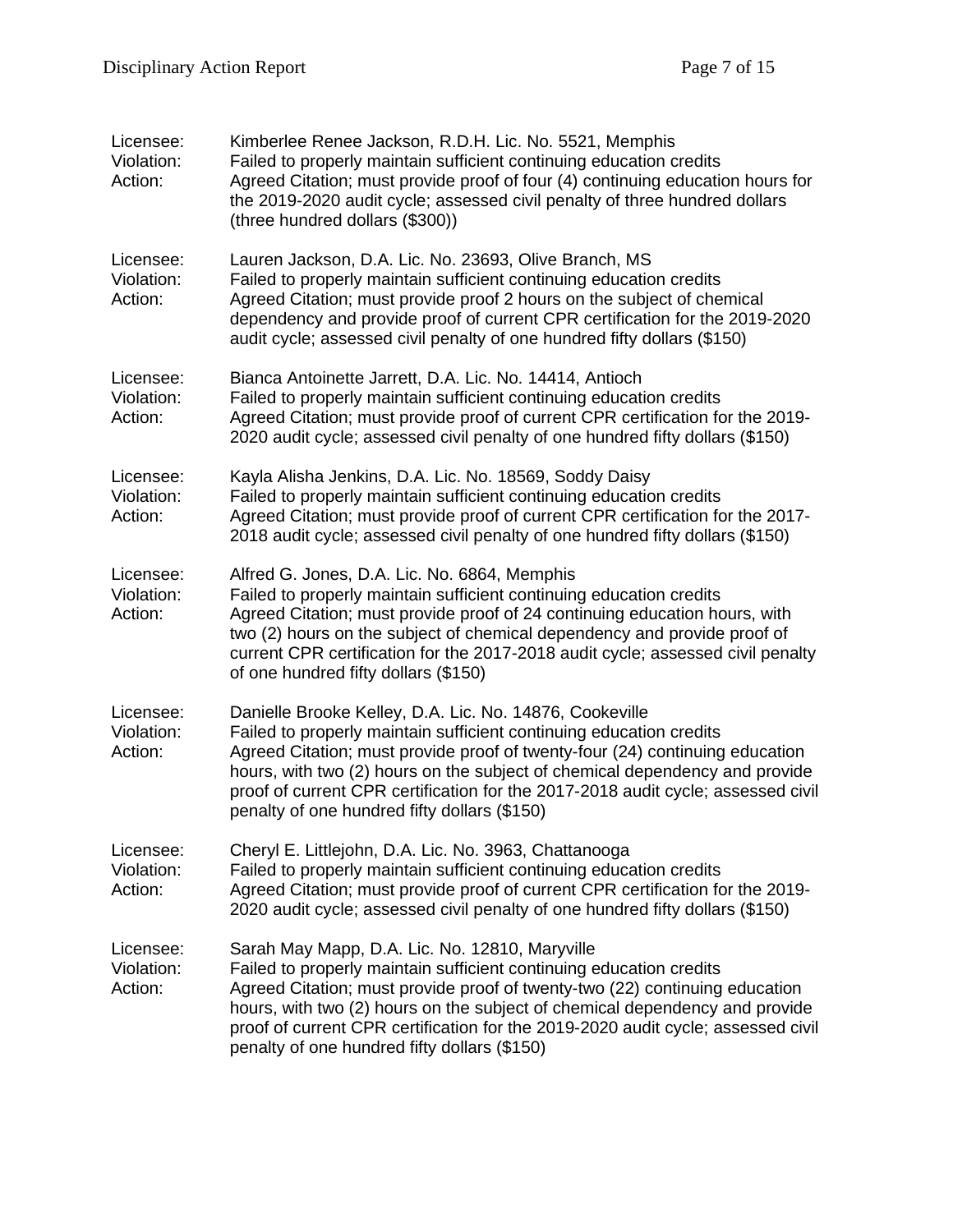| Licensee:<br>Violation:<br>Action: | Sulinda Nicole Martin, D.A. Lic. No. 23389, Tellico Plains<br>Failed to properly maintain sufficient continuing education credits<br>Agreed Citation; must provide proof of four (4) continuing education hours for<br>the 2019-2020 audit cycle; assessed civil penalty of one hundred fifty dollars<br>(\$150)                                                       |
|------------------------------------|------------------------------------------------------------------------------------------------------------------------------------------------------------------------------------------------------------------------------------------------------------------------------------------------------------------------------------------------------------------------|
| Licensee:<br>Violation:<br>Action: | Timothy R. Martin, D.D.S. Lic. No. 2515, Kingsport<br>Failed to properly maintain sufficient continuing education credits<br>Agreed Citation; must provide proof of twelve (12) continuing education hours,<br>with two (2) hours on the subject of chemical dependency for the 2019-2020<br>audit cycle; assessed civil penalty of six hundred dollars (\$600)        |
| Licensee:<br>Violation:<br>Action: | Rebecca D. Maze, R.D.H. Lic. No. 2172, Knoxville<br>Failed to properly maintain sufficient continuing education credits<br>Agreed Citation; must provide proof of two (2) continuing education hours on<br>the subject of chemical dependency for the 2019-2020 audit cycle; assessed<br>civil penalty of three hundred dollars (three hundred dollars (\$300))        |
| Licensee:<br>Violation:<br>Action: | Kirsten McAlpin, D.A. Lic. No. 24926, Smyrna<br>Failed to properly maintain sufficient continuing education credits<br>Agreed Citation; must provide proof of two (2) continuing education hours on<br>the subject of chemical dependency for the 2019-2020 audit cycle; assessed<br>civil penalty of one hundred fifty dollars (\$150)                                |
| Licensee:<br>Violation:<br>Action: | Terra Marie McMillian, D.A. Lic. No. 23534, Murfreesboro<br>Failed to properly maintain sufficient continuing education credits<br>Agreed Citation; must provide proof of two (2) continuing education hours on<br>the subject of chemical dependency for the 2019-2020 audit cycle; assessed<br>civil penalty of one hundred fifty dollars (\$150)                    |
| Licensee:<br>Violation:<br>Action: | BobbieJoe J. McPeak, D.A. Lic. No. 15727, Coldwater<br>Failed to properly maintain sufficient continuing education credits<br>Agreed Citation; must provide proof of eighteen (18) continuing education<br>hours for the 2019-2020 audit cycle; assessed civil penalty of one hundred<br>fifty dollars $(\$150)$                                                       |
| Licensee:<br>Violation:            | Ashley Nicole McReynolds, D.A. Lic. No. 25199, Bristol<br>Failure to timely renew license and practiced dental assisting on a lapsed<br>license                                                                                                                                                                                                                        |
| Action:                            | License reprimanded; assessed civil penalty of two thousand one hundred<br>dollars (\$2,100), plus costs not to exceed one thousand five hundred dollars<br>(\$1,500)                                                                                                                                                                                                  |
| Licensee:<br>Violation:<br>Action: | Nancy Johnson Murray, R.D.H. Lic. No. 5799, Cleveland<br>Failed to properly maintain sufficient continuing education credits<br>Agreed Citation; must provide proof of four (4) continuing education hours and<br>proof of current CPR certification for the 2019-2020 audit cycle; assessed civil<br>penalty of three hundred dollars (three hundred dollars (\$300)) |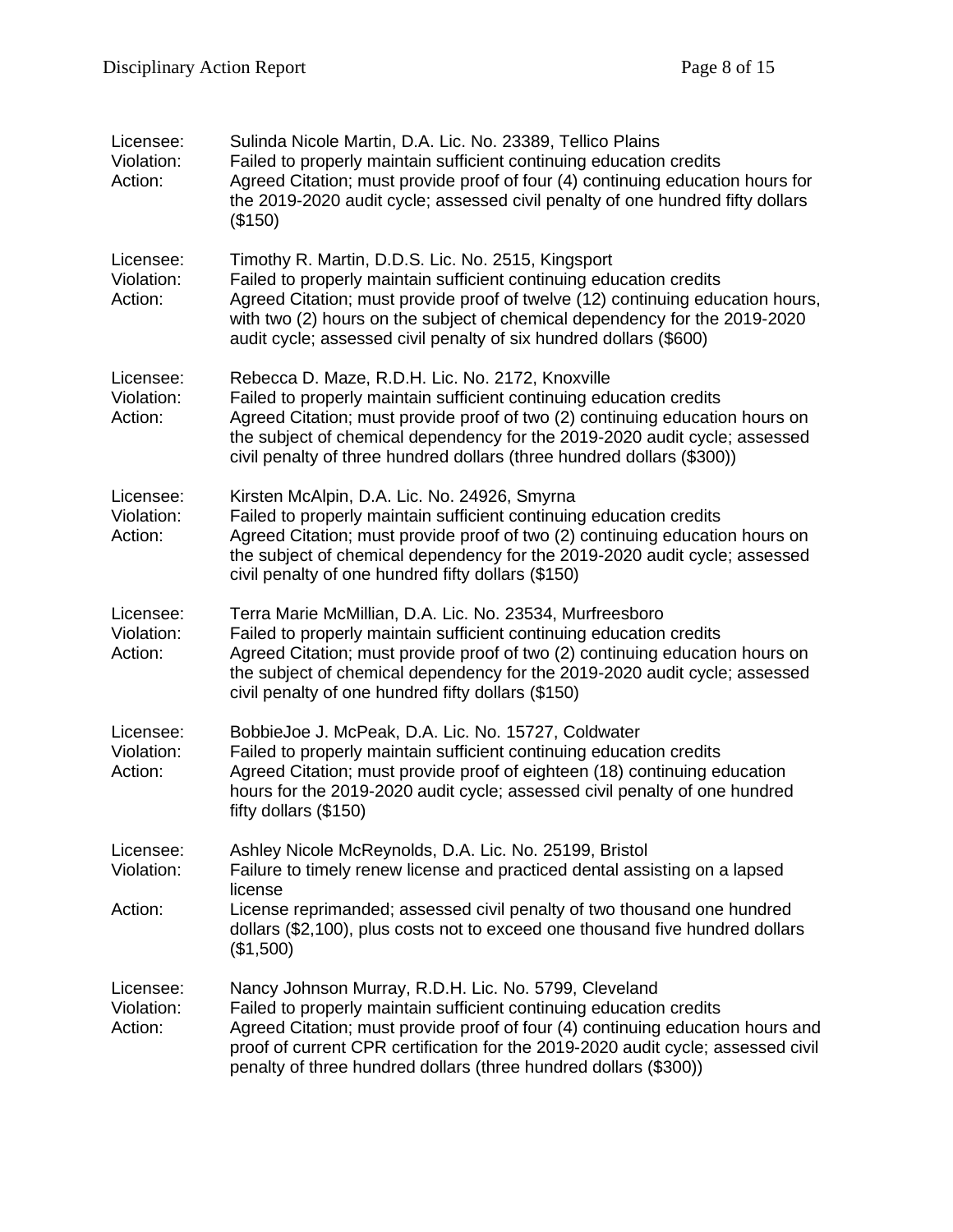| Licensee:<br>Violation:<br>Action: | Whitney Paige Newton, D.A. Lic. No. 17892, Rosepine, LA<br>Failed to properly maintain sufficient continuing education credits<br>Agreed Citation; must provide proof of current CPR certification for the 2019-<br>2020 audit cycle; assessed civil penalty of one hundred fifty dollars (\$150)                                                                                       |
|------------------------------------|-----------------------------------------------------------------------------------------------------------------------------------------------------------------------------------------------------------------------------------------------------------------------------------------------------------------------------------------------------------------------------------------|
| Licensee:<br>Violation:            | Hailey Madalyn Nichols, D.A. Lic. No. 26716, Lexington<br>Failure to timely renew license and practiced dental assisting on a lapsed<br>license                                                                                                                                                                                                                                         |
| Action:                            | Agreed Citation; assessed civil penalty of one hundred fifty dollars (\$150)                                                                                                                                                                                                                                                                                                            |
| Licensee:<br>Violation:<br>Action: | Nathan Wayne Owens, D.D.S. Lic. No. 8858, Pulaski<br>Failed to properly maintain sufficient continuing education credits<br>License reprimanded; must provide proof of 4 continuing education hours on<br>the subject of anesthesia/sedation for the 2017-2018 audit cycle; assessed<br>civil penalty of \$400, plus costs not to exceed one thousand dollars (\$1,000)                 |
| Licensee:<br>Violation:<br>Action: | Nilam Tulsidas Patel, D.D.S. Lic. No. 9209, Johnson City<br>Failed to properly maintain sufficient continuing education credits<br>Agreed Citation; must provide proof of 1 continuing education hour on the<br>subject of controlled substance prescribing for the 2019-2020 audit cycle;<br>assessed civil penalty of six hundred dollars (\$600)                                     |
| Licensee:<br>Violation:<br>Action: | Sharline Patterson, R.D.H. Lic. No. 8745, Memphis<br>Failed to properly maintain sufficient continuing education credits<br>Agreed Citation; must provide proof of five (5) continuing education hours for<br>the 2019-2020 audit cycle; assessed civil penalty of three hundred dollars<br>(three hundred dollars (\$300))                                                             |
| Licensee:<br>Violation:<br>Action: | Lindsy JoAnn Pittman, D.A. Lic. No. 22474, Sparta<br>Failed to properly maintain sufficient continuing education credits<br>Agreed Citation; must provide proof of current non-online CPR certification for<br>the 2019-2020 audit cycle; assessed civil penalty of one hundred fifty dollars<br>(\$150)                                                                                |
| Licensee:<br>Violation:            | Malissa Mason Reinhardt, D.A. Lic. No. 25679, Johnson City<br>Failed to report discipline from the Michigan Order to the Board within thirty<br>(30) days of the action                                                                                                                                                                                                                 |
| Action:                            | License reprimanded; assessed civil penalty of one hundred dollars (\$100)                                                                                                                                                                                                                                                                                                              |
| Licensee:<br>Violation:<br>Action: | Linda C. Roach, R.D.H. Lic. No. 4037, Nashville<br>Failed to properly maintain sufficient continuing education credits<br>Agreed Citation; must provide proof of twenty-six (26) continuing education<br>hours, with 2 hours on the subject of chemical dependency for the 2019-2020<br>audit cycle; assessed civil penalty of three hundred dollars (three hundred<br>dollars (\$300)) |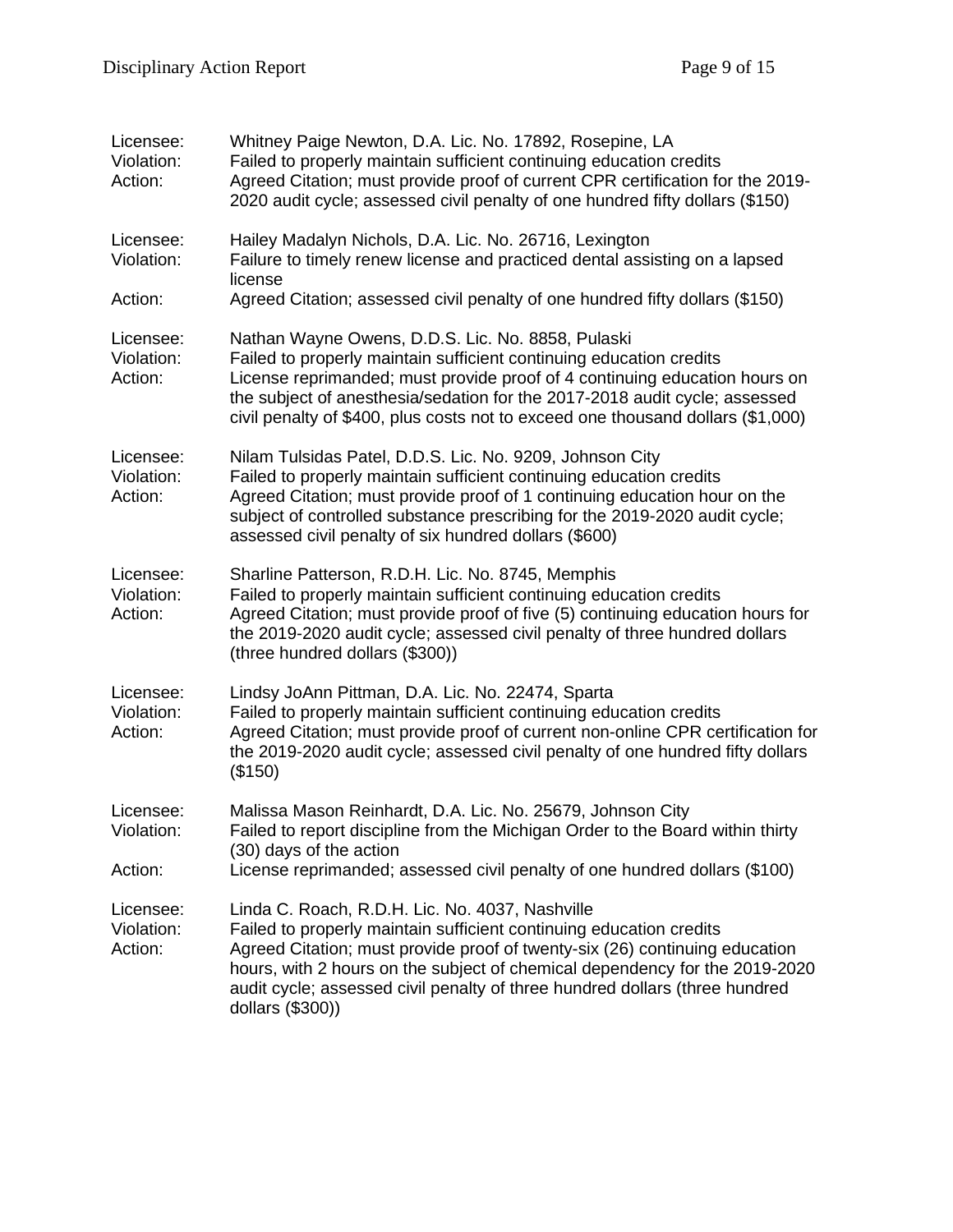| Licensee:<br>Violation:<br>Action: | Jill A. Rodgers, D.A. Lic. No. 6213, Clarksville<br>Failed to properly maintain sufficient continuing education credits<br>Agreed Citation; must provide proof of two (2) continuing education hours on<br>the subject of chemical dependency for the 2019-2020 audit cycle; assessed<br>civil penalty of one hundred fifty dollars (\$150)                                                                     |
|------------------------------------|-----------------------------------------------------------------------------------------------------------------------------------------------------------------------------------------------------------------------------------------------------------------------------------------------------------------------------------------------------------------------------------------------------------------|
| Licensee:<br>Violation:<br>Action: | Rebecca A. Satterfield, D.A. Lic. No. 12107, Sevierville<br>Failed to properly maintain sufficient continuing education credits<br>Agreed Citation; must provide proof of twelve (12) continuing education hours<br>and proof of current CPR certification for the 2019-2020 audit cycle; assessed<br>civil penalty of one hundred fifty dollars (\$150)                                                        |
| Licensee:<br>Violation:<br>Action: | Logan Michael Schmidt, D.D.S. Lic. No. 10577, Bartlett<br>Failed to properly maintain sufficient continuing education credits<br>Agreed Citation; must provide proof of one (1) continuing education hour on<br>the subject of controlled substance prescribing for the 2019-2020 audit cycle;<br>assessed civil penalty of six hundred dollars (\$600)                                                         |
| Licensee:<br>Violation:<br>Action: | Sarah Elizabeth Sharon, R.D.H. Lic. No. 6267, Oak Ridge<br>Failed to properly maintain sufficient continuing education credits<br>Agreed Citation; must provide proof of current CPR certification for the 2019-<br>2020 audit cycle; assessed civil penalty of three hundred dollars (\$300)                                                                                                                   |
| Licensee:<br>Violation:<br>Action: | John L. Shelton, D.D.S. Lic. No. 8883, Manchester<br>Failed to properly maintain sufficient continuing education credits<br>Agreed Citation; must provide proof of 2 continuing education hours and<br>provide proof of current CPR certification for the 2019-2020 audit cycle;<br>assessed civil penalty of six hundred dollars (\$600)                                                                       |
| Licensee:<br>Violation:<br>Action: | Sabrina Denise Sims, R.D.H. Lic. No. 9571, Stone Mountain, GA<br>Failed to properly maintain sufficient continuing education credits<br>Agreed Citation; must provide proof of 2 continuing education hours on the<br>subject of chemical dependency and provide proof of current CPR certification<br>for the 2019-2020 audit cycle; assessed civil penalty of three hundred dollars<br>(\$300)                |
| Licensee:<br>Violation:<br>Action: | Stephen M. Speck, D.D.S. Lic. No. 3280, Cane Ridge<br>Failed to properly maintain sufficient continuing education credits<br>Agreed Citation; must provide proof of 40 continuing education hours, with 2<br>hours on the subject of controlled substance prescribing and provide proof of<br>current CPR certification for the 2019-2020 audit cycle; assessed civil penalty<br>of six hundred dollars (\$600) |
| Licensee:<br>Violation:<br>Action: | Candace Stanton, D.A. Lic. No. 6450, Chuckey<br>Failed to properly maintain sufficient continuing education credits<br>Agreed Citation; must provide proof of 18 continuing education hours, with 2<br>hours on the subject of chemical dependency for the 2019-2020 audit cycle;<br>assessed civil penalty of one hundred fifty dollars (\$150)                                                                |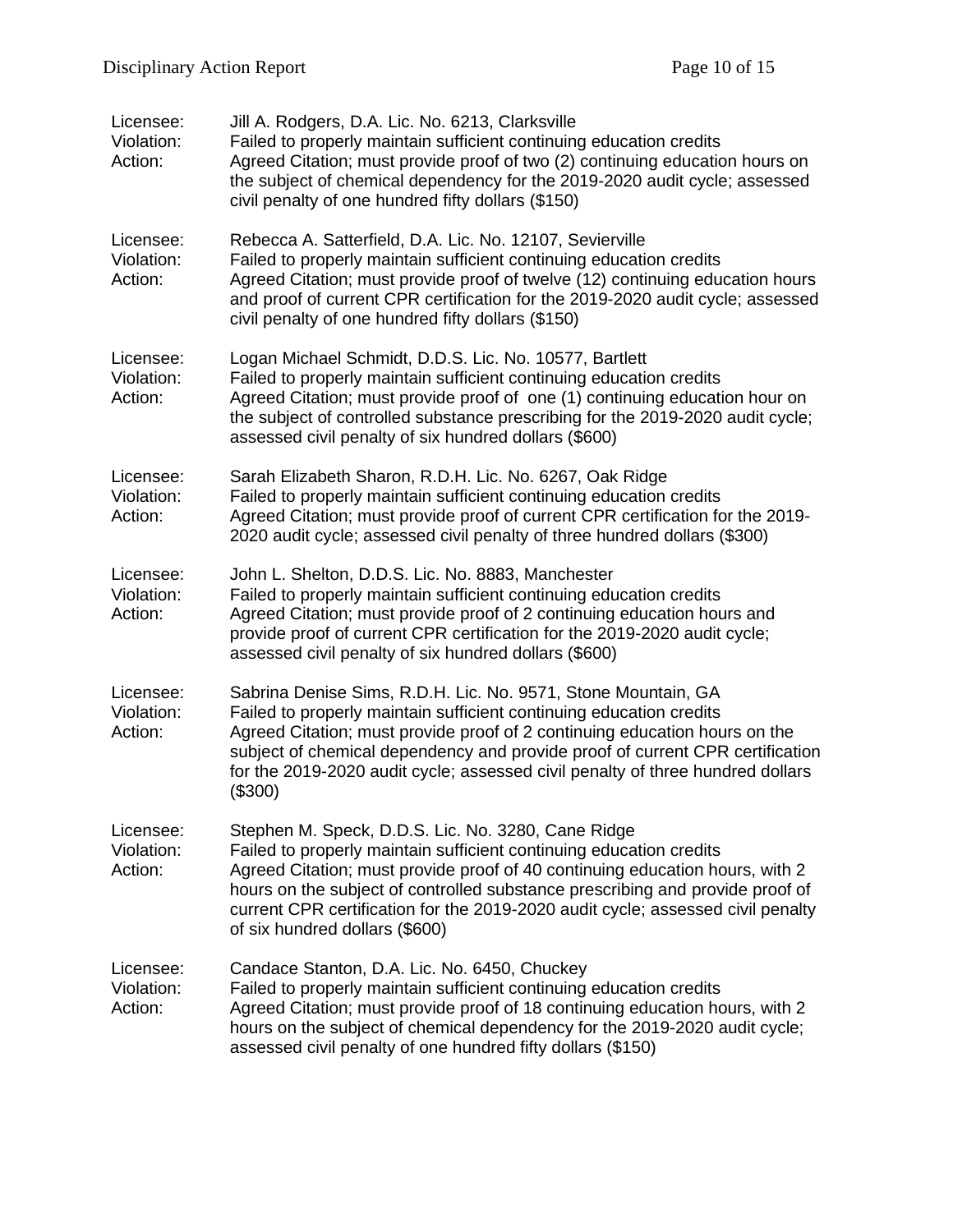| Licensee:<br>Violation:<br>Action: | Rachel E. Stiner, D.A. Lic. No. 23859, Athens<br>Failed to properly maintain sufficient continuing education credits<br>Agreed Citation; must provide proof of 1 continuing education hour on the<br>subject of chemical dependency and provide proof of current CPR certification<br>for the 2019-2020 audit cycle; assessed civil penalty of one hundred fifty<br>dollars $(\$150)$                                                                                  |
|------------------------------------|------------------------------------------------------------------------------------------------------------------------------------------------------------------------------------------------------------------------------------------------------------------------------------------------------------------------------------------------------------------------------------------------------------------------------------------------------------------------|
| Licensee:<br>Violation:<br>Action: | Mary Kathryn Straughn, D.A. Lic. No. 22255, Spring Hill<br>Failed to properly maintain sufficient continuing education credits<br>Agreed Citation; must provide proof of current CPR certification for the 2019-<br>2020 audit cycle; assessed civil penalty of one hundred fifty dollars (\$150)                                                                                                                                                                      |
| Licensee:<br>Violation:<br>Action: | Shondia Suber, D.A. Lic. No. 26752, Knoxville<br>Failure to timely renew license and practiced dental assisting on a lapsed<br>license<br>Agreed Citation; assessed civil penalty of one hundred dollars (\$100)                                                                                                                                                                                                                                                       |
| Licensee:<br>Violation:<br>Action: | Irene Tate, D.A. Lic. No. 7805, Jackson<br>Failed to properly maintain sufficient continuing education credits<br>Agreed Citation; must provide proof of 24 continuing education hours, with 2<br>hours on the subject of chemical dependency and provide proof of current<br>CPR certification for the 2019-2020 audit cycle; assessed civil penalty of one<br>hundred fifty dollars (\$150)                                                                          |
| Licensee:<br>Violation:<br>Action: | Emily Kay Thaxton, D.A. Lic. No. 15674, Harrison<br>Failed to properly maintain sufficient continuing education credits<br>License reprimanded; must provide proof of 24 continuing education hours,<br>with 2 hours on the subject of chemical dependency and provide proof of<br>current CPR certification for the 2017-2018 audit cycle; assessed civil penalty<br>of one hundred fifty dollars (\$150), plus costs not to exceed one thousand<br>dollars (\$1,000) |
| Licensee:<br>Violation:            | Rick Quang Vu, D.D.S. Lic. No. 8018, Pleasant View<br>Failed to provide sufficient continuing education credit of ACLS certification for                                                                                                                                                                                                                                                                                                                               |
| Action:                            | the 2017-2018 audit cycle<br>License reprimanded; assessed civil penalty of \$500, plus costs not to exceed<br>one thousand dollars (\$1,000)                                                                                                                                                                                                                                                                                                                          |
| Licensee:<br>Violation:<br>Action: | Lairen Blithe Warden, D.A. Lic. No. 15334, Brush Creek<br>Failed to properly maintain sufficient continuing education credits<br>Agreed Citation; must provide proof of 8.5 continuing education hours, with 2<br>hours on the subject of chemical dependency and provide proof of current<br>CPR certification for the 2019-2020 audit cycle; assessed civil penalty of one<br>hundred fifty dollars (\$150)                                                          |
| Licensee:<br>Violation:<br>Action: | Angela Y. Webb, D.A. Lic. No. 15208, Whitwell<br>Failed to properly maintain sufficient continuing education credits<br>Agreed Citation; must provide proof of current CPR certification for the 2019-<br>2020 audit cycle; assessed civil penalty of one hundred fifty dollars (\$150)                                                                                                                                                                                |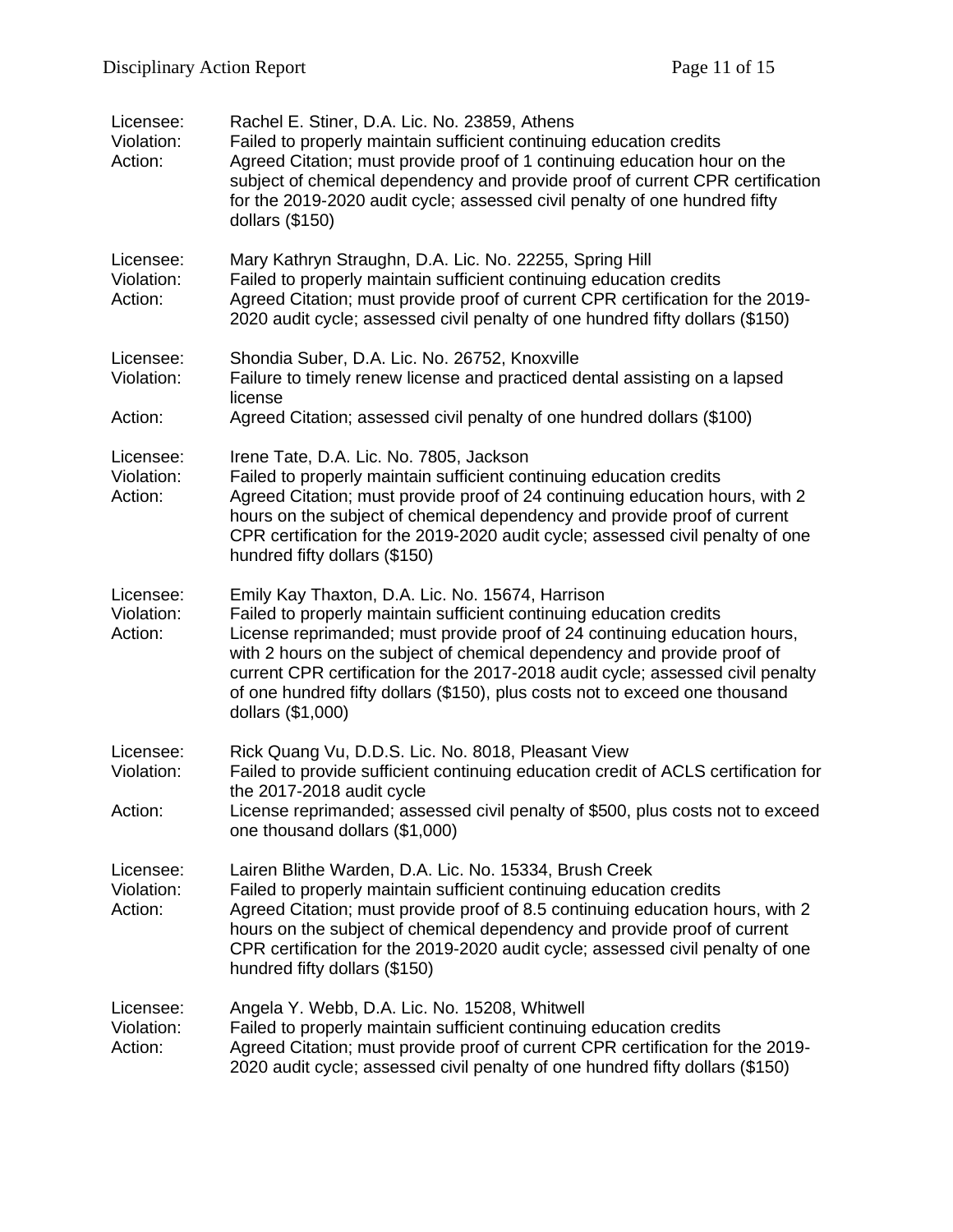| Licensee:<br>Violation:            | Mark H. Webb, D.D.S. Lic. No. 3188, Bristol<br>Guilty of employing, allowing or permitting a dental assistant to perform x-rays<br>while on an expired license                                                                                                                                                                                                                                |
|------------------------------------|-----------------------------------------------------------------------------------------------------------------------------------------------------------------------------------------------------------------------------------------------------------------------------------------------------------------------------------------------------------------------------------------------|
| Action:                            | License reprimanded; assessed civil penalty of seven hundred dollars (\$700),<br>plus costs not to exceed one thousand five hundred dollars (\$1,500)                                                                                                                                                                                                                                         |
| Licensee:<br>Violation:<br>Action: | Brittany Elizabeth West, D.A. Lic. No. 21021, Nashville<br>Failed to properly maintain sufficient continuing education credits<br>Agreed Citation; must provide proof of 1 continuing education hour on the<br>subject of chemical dependency and provide proof of current CPR certification<br>for the 2019-2020 audit cycle; assessed civil penalty of one hundred fifty<br>dollars (\$150) |
| Licensee:<br>Violation:<br>Action: | Melissa Grace Yearwood, D.A. Lic. No. 21911, Knoxville<br>Failed to properly maintain sufficient continuing education credits<br>Agreed Citation; must provide proof of current CPR certification for the 2019-<br>2020 audit cycle; assessed civil penalty of one hundred fifty dollars (\$150)                                                                                              |
| Licensee:<br>Violation:            | Amber Janese Younis, D.A. Lic. No. 23152, Cordova<br>Practiced outside the scope of dental assistant registration by administering                                                                                                                                                                                                                                                            |
|                                    | medications intravenously including Ketamine and Propofol                                                                                                                                                                                                                                                                                                                                     |
| Action:                            | License reprimanded; assessed civil penalty of one thousand dollars (\$1,000),<br>plus costs not to exceed three thousand dollars (\$3,000)                                                                                                                                                                                                                                                   |

#### **BOARD OF OCCUPATIONAL THERAPY**

Licensee: Melody C. Gaston, O.T. Lic. No. 377, Trenton, GA

Violation: Failure to properly supervise unlicensed personnel and occupational therapy assistants; Unprofessional, dishonorable or unethical conduct; guilty of fraud in the licensee's practice; a pattern of continued or repeated health care negligence and incompetence in the course of professional practice Action: License revoked for a period of no less than one (1) year; assessed civil

penalty of two thousand five hundred dollars (\$2,500), plus costs not to exceed ten thousand dollars (\$10,000)

#### **BOARD OF OPTOMETRY**

Licensee: Shirnil Channappa, O.D. Lic. No. 2169, Franklin

Violation: Failed to properly maintain sufficient continuing education credits<br>Action: Agreed Citation: must provide proof of eight (8) clinical optometry Agreed Citation; must provide proof of eight (8) clinical optometry continuing education hours, plus eighteen (18) hours on the subject of Ocular Disease/Related Systemic Disease, plus six (6) penalty continuing education hours for a total of thirty-two (32) total continuing education hours; assessed civil penalty of one hundred dollars (\$100)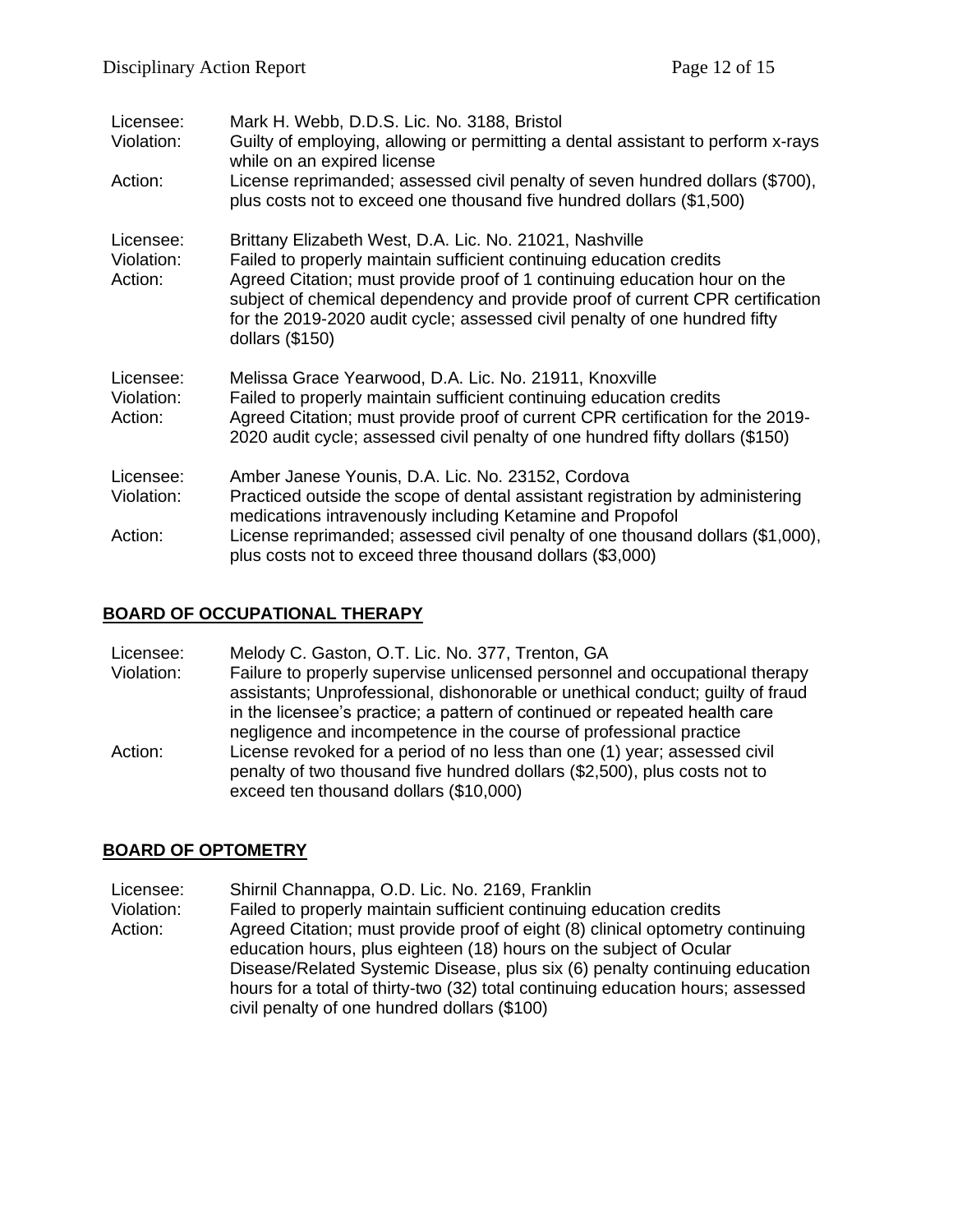- Licensee: Terry L. Hendrickson, O.D. Lic. No. 825, Columbia
- Violation: Failed to properly maintain sufficient continuing education credits Action: Agreed Citation; must provide proof of eight (8) continuing education hours on the subject of Ocular Disease/Related Systemic Disease, plus six (6) penalty continuing education hours for a total of fourteen (14) total continuing education hours and proof of current CPR certification; assessed civil penalty of one hundred dollars (\$100)

## **BOARD OF CHIROPRACTIC EXAMINERS**

| Licensee:                          | Jesse Dean, D.C. Lic. No. 1746, Milan                                                                                                                                                                                                                                                                                                                                                                                                          |
|------------------------------------|------------------------------------------------------------------------------------------------------------------------------------------------------------------------------------------------------------------------------------------------------------------------------------------------------------------------------------------------------------------------------------------------------------------------------------------------|
| Violation:                         | Failed to submit proof of completion of the CE requirement to the Board's staff<br>for the calendar year of 2018                                                                                                                                                                                                                                                                                                                               |
| Action:                            | Public Reprimand; One (1) Type "A" Civil Penalty in the amount of six<br>hundred dollars (\$600); payable within twelve (12) months. Costs not to<br>exceed five hundred dollars (\$500.00); payable within twelve (12) months                                                                                                                                                                                                                 |
| Licensee:<br>Violation:<br>Action: | Jeffrey Laflamme, D.C. Lic. No. 3094, Chattanooga<br>Practiced on an expired license<br>Public Reprimand; 2. Eight (8) Type "B" Civil Penalties in the amount of five<br>hundred dollars (\$500.00) each, for a total of four thousand dollars<br>(\$4,000.00), to be paid within twelve (12) months. Costs not to exceed five<br>hundred dollars (\$500.00); payable within twelve (12) months                                                |
| Licensee:<br>Violation:<br>Action: | William Fetzer, D.C. Lic. No. 768, Lexington, OH<br>Practiced on an expired license<br>Public Reprimand; Nine (9) Type "B" Civil Penalties in the amount of two<br>hundred and fifty dollars (\$250.00) each, for a total of two thousand two<br>hundred and fifty dollars (\$2,250.00), to be paid within twenty-four (24)<br>months; Costs not to exceed two hundred and fifty dollars (\$250.00); payable<br>within twenty-four (24) months |

# **ABUSE REGISTRY**

| Name:       | Rodriquez Armour       |
|-------------|------------------------|
| Abuse:      | Abuse                  |
| Profession: | Psychiatric Technician |
| Name:       | Crystal Belt           |
| Abuse:      | Neglect                |
| Profession: | L.P.N. Lic. No. 93996  |
| Name:       | Desmond Moore          |
| Abuse:      | Abuse                  |
| Profession: | Unlicensed             |
| Name:       | Joshua Hall            |
| Abuse:      | Abuse                  |
| Profession: | Unlicensed             |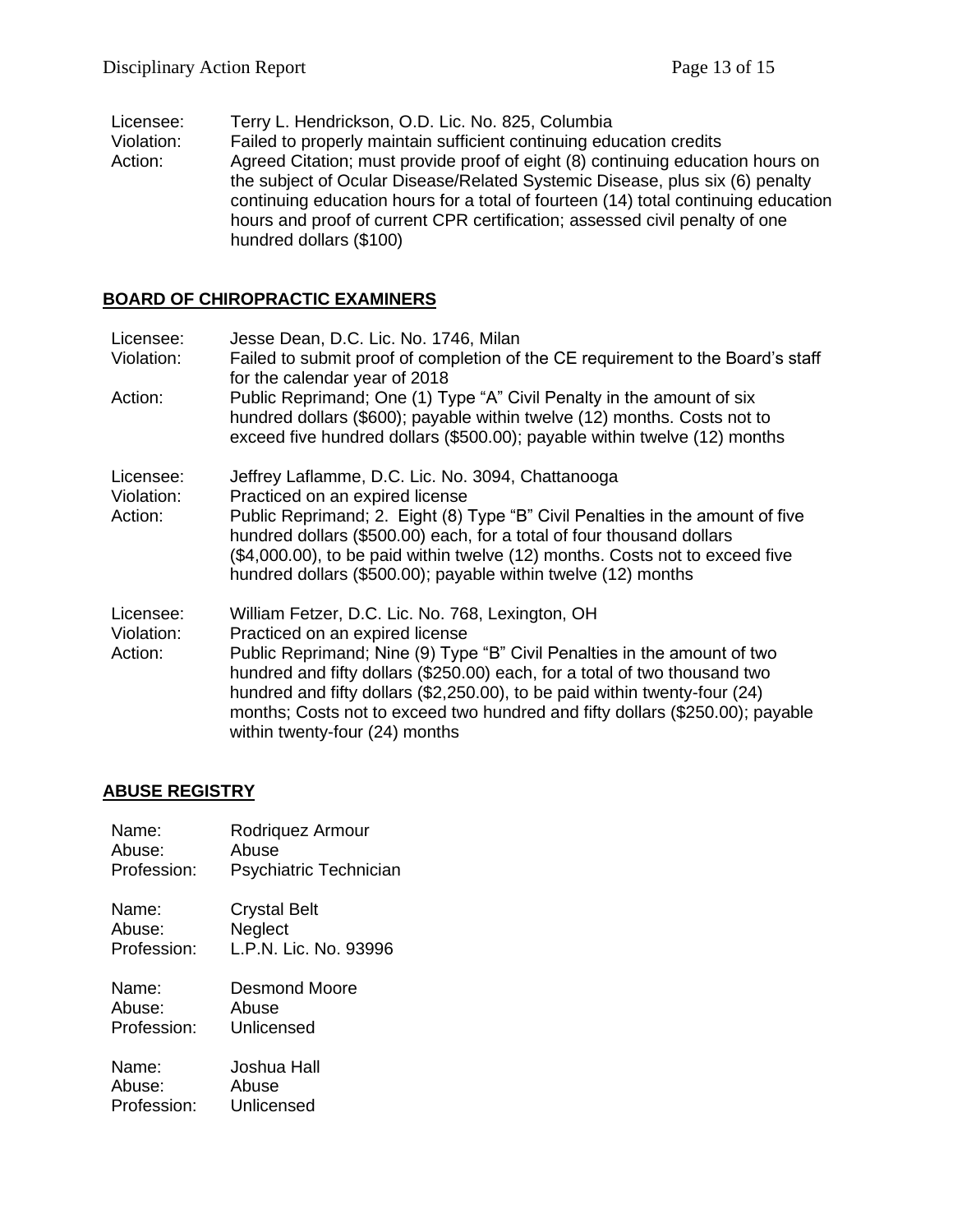| Name:       | Margaret Newton         |
|-------------|-------------------------|
| Abuse:      | Misappropriation        |
| Profession: | C.N.A. Lic. No. 163301  |
| Name:       | Heather Bateman         |
| Abuse:      | Exploitation            |
| Profession: | C.N.A. Lic. No. 67439   |
| Name:       | <b>Geuard Royston</b>   |
| Abuse:      | Exploitation            |
| Profession: | Unlicensed              |
| Name:       | <b>Dollie Abbott</b>    |
| Abuse:      | Exploitation            |
| Profession: | Unlicensed              |
| Name:       | <b>Tearessie Archie</b> |
| Abuse:      | Exploitation            |
| Profession: | Unlicensed              |
| Name:       | <b>Terry Wilkerson</b>  |
| Abuse:      | Sexual Abuse            |
| Profession: | Unlicensed              |
| Name:       | Anthony Freeman         |
| Abuse:      | Abuse                   |
| Profession: | Unlicensed              |
| Name:       | Veronica Stewart        |
| Abuse:      | Abuse, Neglect          |
| Profession: | C.N.A. Lic. No. 164429  |
| Name:       | Kelly Motes             |
| Abuse:      | Abuse                   |
| Profession: | C.N.A. Lic. No. 180547  |
| Name:       | <b>Rachel Thomas</b>    |
| Abuse:      | Abuse                   |
| Profession: | Unlicensed              |
| Name:       | Jessyca Ashley Nolen    |
| Abuse:      | Exploitation            |
| Profession: | C.N.A. Lic. No. 185222  |
| Name:       | <b>Earl Hoskins</b>     |
| Abuse:      | Exploitation            |
| Profession: | Unlicensed              |